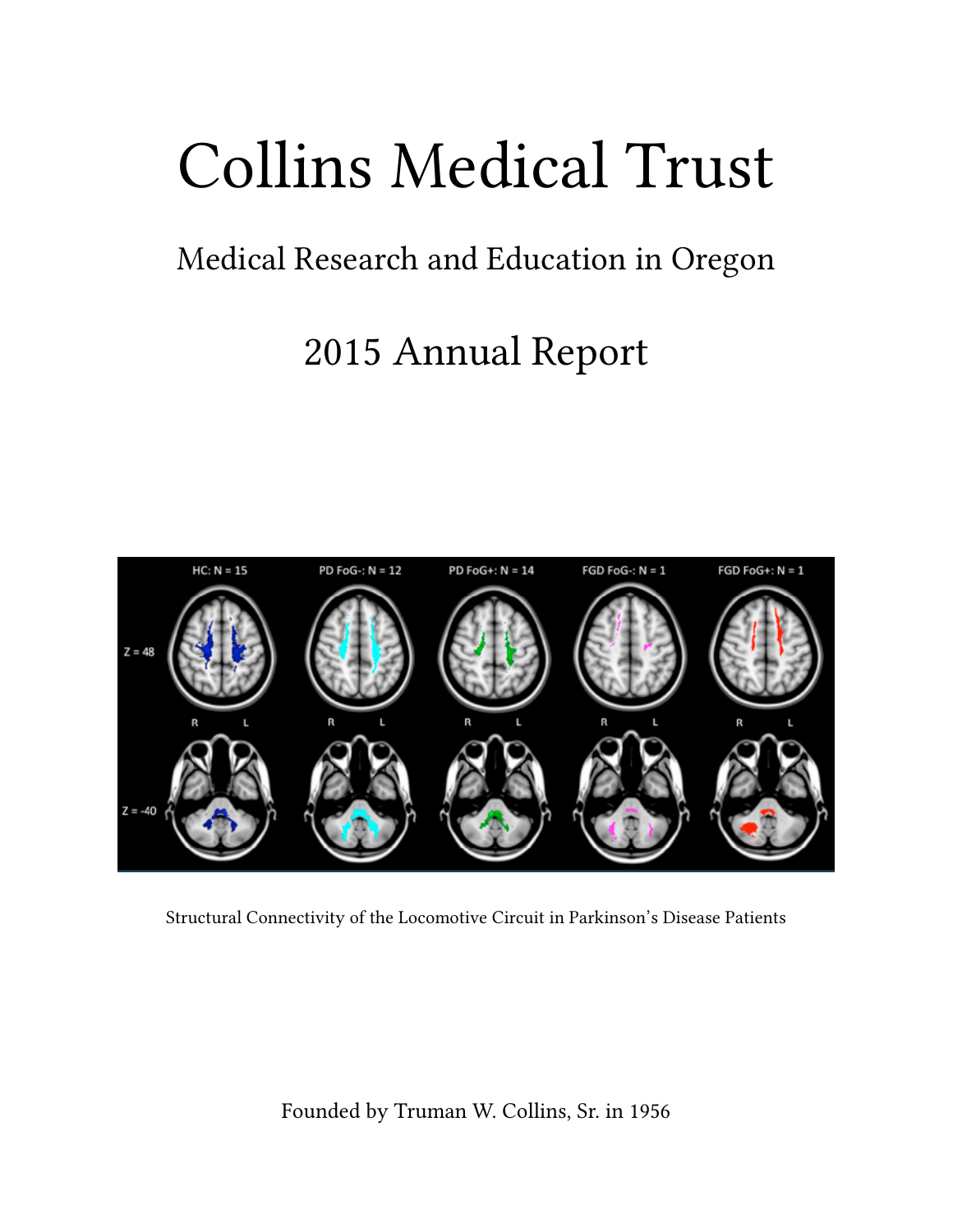### Collins Medical Trust 2015 Annual Report

#### **Purpose and History**

"The principal and income of the trust fund shall be used (a) to aid, further, promote, develop, encourage and sponsor research, experiment and work in the cause, cure and treatment of human diseases or in any field of medical research, and (b) to aid, further and promote medical education."

The Collins Medical Trust was founded by Truman Collins Sr. in the fall of 1956. He was interested in the medical field and wanted to set up a trust that would contribute to medical research and education taking place in Oregon. Contributions were made to the trust over the next ten years or so, and its assets have grown significantly since that time, largely due to the wise investment decisions of the financial adviser, Jim Miller, over the first forty years of the Trust's existence.

Because the Trust makes relatively small grants—typically in the \$15,000 to \$30,000 range—our focus for research has primarily been seed funding for projects that, if successful, will go on to apply to the NIH or to other large funders for later-stage funding. We also like to support researchers at a stage where they are gaining their independence in a supportive environment.

Since its inception, the Collins Medical Trust has made grants totaling about \$9.7 million.

#### **Trustees and Staff**

| Nancy Helseth          | Administrator | $(1993 - present)$ |
|------------------------|---------------|--------------------|
| Truman Collins Jr.     | Trustee       | $(1990 - present)$ |
| Dr. Elizabeth Eckstrom | Trustee       | $(2003 - present)$ |
| Dr. Walter McDonald    | Trustee       | $(2005 - present)$ |
| Timothy Bishop         | Treasurer     | $(1990 - present)$ |

#### **Financial Statements (Fiscal year ending September 30, 2015)**<sup>1</sup>

#### **Assets and Liabilities**

| Assets:           | 2015        | 2014        |
|-------------------|-------------|-------------|
| Cash              | \$387,000   | \$516,000   |
| <b>Stocks</b>     | \$6,909,000 | \$8,153,000 |
| Total assets      | \$7,296,000 | \$8,669,000 |
| Liabilities       | (\$36,000)  | (\$50,000)  |
| <b>Net Assets</b> | \$7,260,000 | \$8,619,000 |

#### **Revenue and Expenses**

| Income:                       | 2015          | 2014          |
|-------------------------------|---------------|---------------|
| Income (interest & dividends) | \$229,000     | \$229,000     |
| Realized gains                | \$2,000       | \$164,000     |
| Unrealized gains              | (\$1,109,000) | \$583,000     |
| Total income                  | $(\$878,000)$ | \$976,000     |
|                               |               |               |
| Taxes & investment expense    | $(\$2,000)$   | $(\$4,000)$   |
| Net Investment Income         | $(\$881,000)$ | \$972,000     |
|                               |               |               |
| Grants - net                  | $(*477,000)$  | $(\$503,000)$ |
| Net revenue                   | (\$1,358,000) | \$469,000     |

<sup>1</sup>Rounded to the nearest thousand.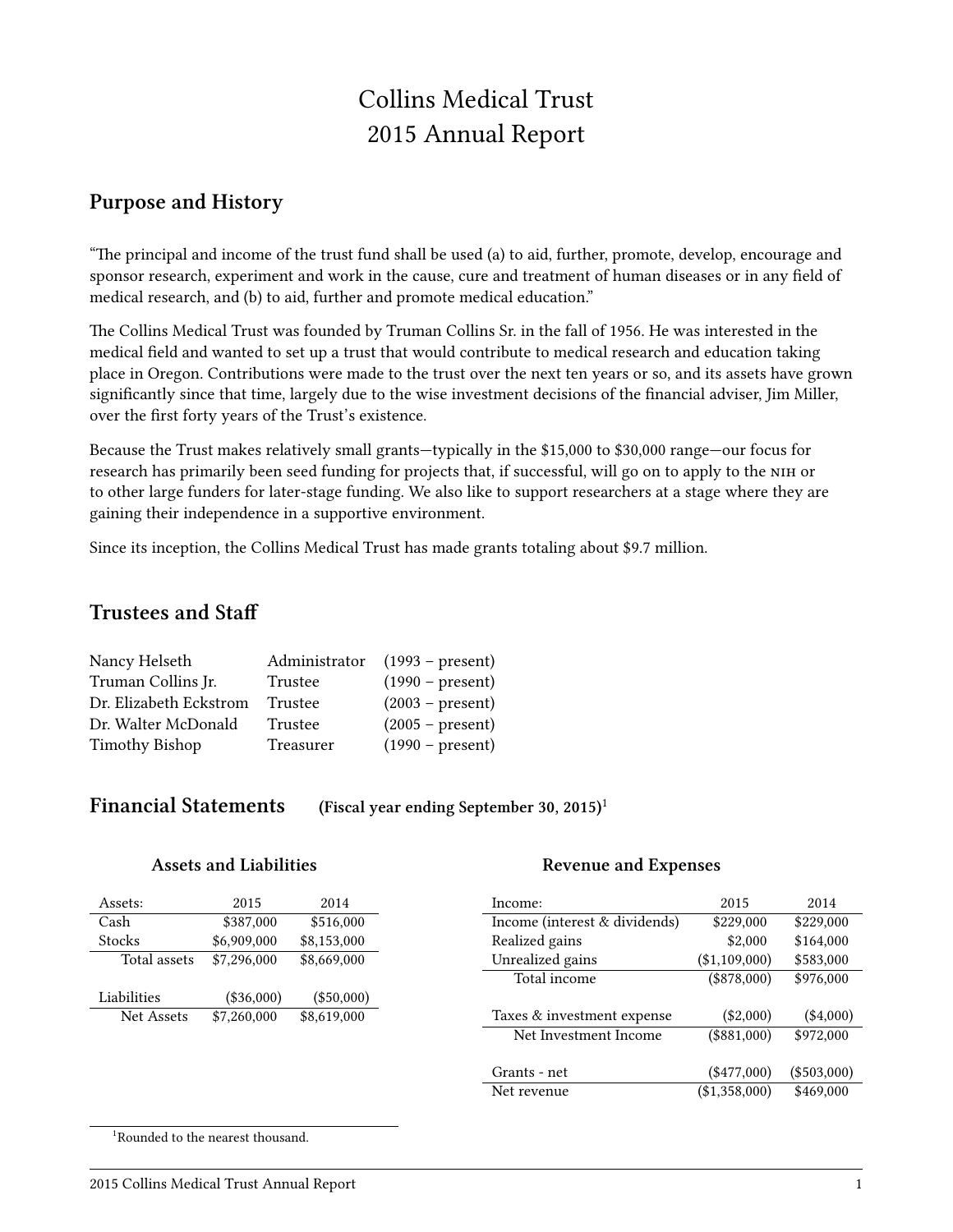### **2015 Grants (October 1, 2014 – September 30, 2015)**

#### **Resear**

| Leslie Devaud, Ph.D.<br>model system                                                           | <b>Pacific University</b><br>Establishment of a zebrafish colony at Pacific University to promote biomedical research in a vertebrate animal                   | \$30,000           |
|------------------------------------------------------------------------------------------------|----------------------------------------------------------------------------------------------------------------------------------------------------------------|--------------------|
| Viviana I. Perez, Ph.D.                                                                        | <b>Oregon State University</b><br>Rapamycin as a novel preventative compound to inhibit cancer development                                                     | \$30,000           |
|                                                                                                | Kristina H. Young, M.D., Ph.D. Providence Portland Medical Foundation<br>Optimization of the Immune Response with Targeted Radiation Therapy for Rectal Cancer | \$30,000           |
| Shanta Boddapati, Ph.D.<br>Anti-metastasis therapy for PTEN mutant breast cancer               | <b>OHSU</b> Foundation                                                                                                                                         | \$30,000           |
| Kim-Hien Dao, D.O. Ph.D.<br>subjects                                                           | <b>OHSU</b> Foundation<br>Defining the frequency of mutations in genes associated with hematologic malignancies in health older female                         | \$30,000           |
| Shelly S. Mason, Ph.D.<br>Requirements                                                         | <b>OHSU</b> Foundation<br>The Role of Transferrin Receptor-2 in Regulating the homeostatic Balance Between Iron and Erythropoietic                             | \$30,000           |
| Evelyn McClendon, Ph.D.<br>Novel Causes of Learning Disabilities in Survivors of Preterm Birth | <b>OHSU</b> Foundation                                                                                                                                         | \$30,000           |
| Eric D. Cambronne, Ph.D.<br>In vivo infection models using protozoan-primed Legionella         | <b>OHSU</b> Foundation                                                                                                                                         | \$30,000           |
| Lisa Karstens, Ph.D. M.B.I.                                                                    | <b>OHSU Foundation</b><br>Do urinary bacterial communities play a role in overactive bladder syndrome?                                                         | \$29,662           |
| Phoebe Lin, M.D., Ph.D.<br>Modulating the gut microbiota to treat autoimmune uveitis           | <b>OHSU</b> Foundation                                                                                                                                         | \$30,000           |
| Lucia Carbone, Ph.D.<br>The landscape of somatic mosaicism in non-human primate brain          | <b>OHSU Foundation</b>                                                                                                                                         | \$29,956.49        |
| James Zhi Chen, Ph.D.                                                                          | <b>OHSU</b> Foundation<br>Structure Elucidation of MRP1 by Single-Particle Electron Microscopy                                                                 | \$30,000           |
| Gwendolyn McGinnis, M.D.                                                                       | <b>OHSU</b> Foundation<br>Immune and radiation cancer therapy: neuroinflammatory, behavioral, and cognitive consequences                                       | \$30,000           |
| Vivek K. Unni M.D., Ph.D.                                                                      | <b>OHSU</b> Foundation<br>Advanced Ultrastructural Imaging Approaches to Studying Programmed Cell Death in Parkinson's Disease                                 | \$30,000           |
| <b>Total Research:</b>                                                                         |                                                                                                                                                                | \$419,618.49 (88%) |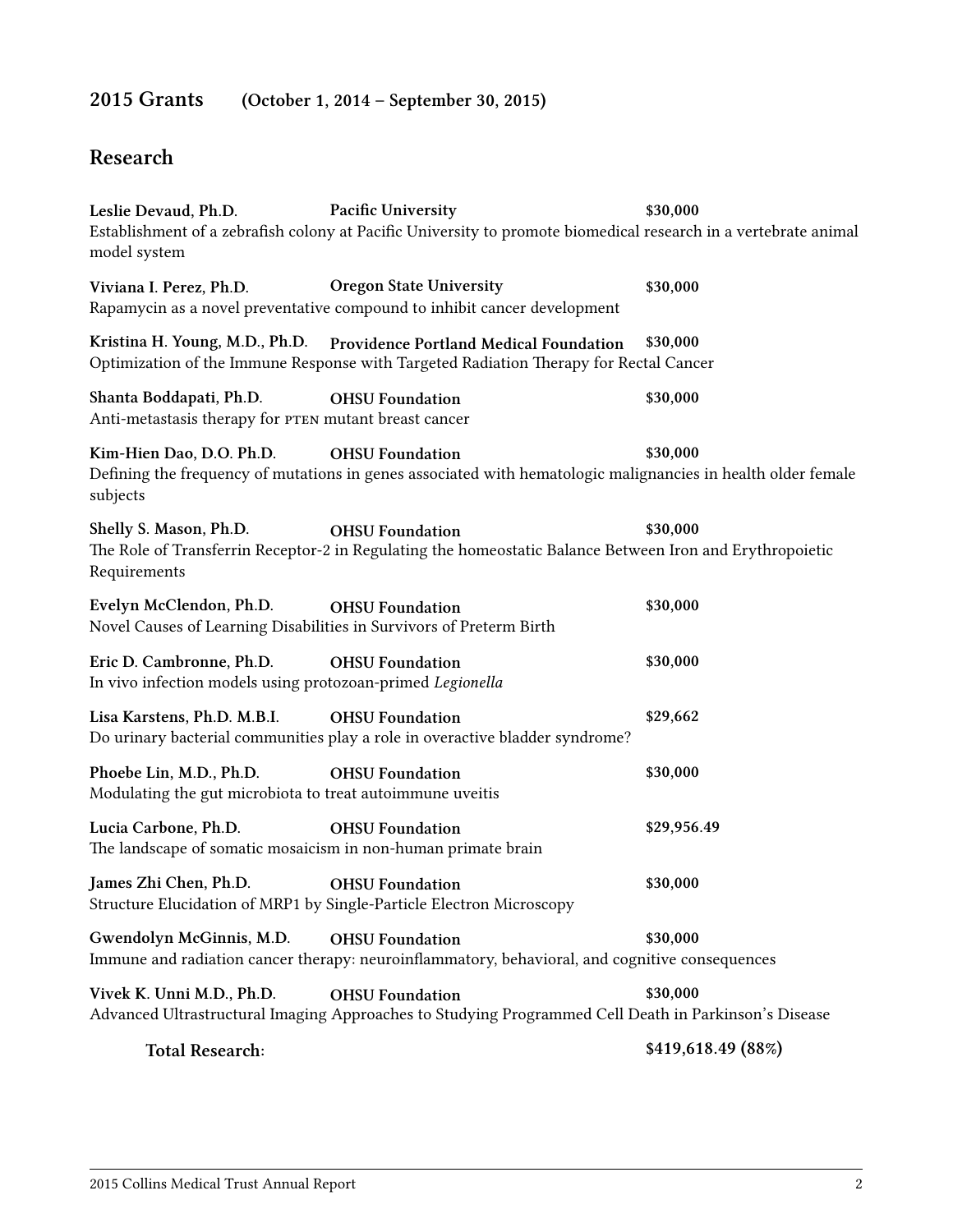2015 Collins Medical Trust Annual Report 3

#### **Education**

#### **Linfield Sool of Nursing \$55,000**

Paquet Scholarship Fund, Half for Endowment and Half for Current Scholarships. The fund awarded 28 scholarships this year totaling \$65,750.

**Total Grants Approved in 2015: \$474,618**

#### **Illustrative Prior Grant Recipients (Text Supplied by OHSU)**

It may take years before the outcome of a research project is fully known. The following reports provide some additional context for two of our prior grants. Although these grants were made fairly recently, they have lead to notable funding and discoveries. Summaries were provided by OHSU.

#### **Neural Meanisms Underlying Freezing of Gait Resulting from Parkinsonism** Brett W. Fling, Ph.D. Oregon Health & Science University

\$30,000 awarded in September 2014

Balance and gait are impaired in the majority of older people, especially those with age-related, neurological degeneration such as parkinsonism. In recent years, it has become clear that mobility dysfunction in people with parkinsonism is also heavily influenced by cognitive impairment. In addition to idiopathic Parkinson's disease (PD), a large number of older adults with parkinsonism syndromes experience mobility unsteadiness and substantial cognitive impairment, often termed frontal gait disorders (FGD). Research suggests that disruption of communication between the right and left sides of the brain has a substantial impact on mobility and cognitive performance. This communication is principally possible due to the corpus callosum, the largest region of white matter in the brain, which connects the right and left hemispheres. Our work in 2015 supported by the Collins Medical Trust studied the integrity of white matter fiber tracts within the corpus callosum in people with FGD and idiopathic and related integrity of these fibers with clinical and objective measures of mobility and cognition in people with parkinsonism. We collected data on 60+ participants with idiopathic PD, 15 people with FGD

and over 30 age-matched, healthy control participants. Our exciting results indicate that people with display poorer cognitive performance and a slower, wider-based gait in comparison to those with PD. Further, in those people with FGD, gait and cognitive deficits were specifically related to circuitry employing the anterior portion of the callosum, but not in those with PD. These results highlight the important gait and balance contributions of communication between regions of the brain that have historically been considered important only for cognitive tasks in neurological patients with cognitive dysfunction.

The research referenced here resulted in a number of international presentations including at the 1) Organization for Human Brain Mapping and 2) the International Congress of Parkinson's Disease and Movement Disorders. We have already submitted our first manuscript detailing this novel work to NeuroImage: Clinical *Associations between mobility, cognition and callosal integrity in people with Parkinsonism*, and have also leveraged our Collins Medical Trustsupported data to acquire multiple lines of additional funding from the National Institutes of Health as well as the first Pilot Project grant awarded by the Parkinson Center of Oregon in late 2015. Our novel results have also propelled and strengthened our current physical therapy-based neurorehabilitation research in those with PD and FGD. We are conducting an on-going randomized control trial to determine the effectiveness of cognitively-based physical therapy by updating our successful Agility Boot Camp program to also incorporate cognitive challenges.

**Total Education: \$55,000 (12%)**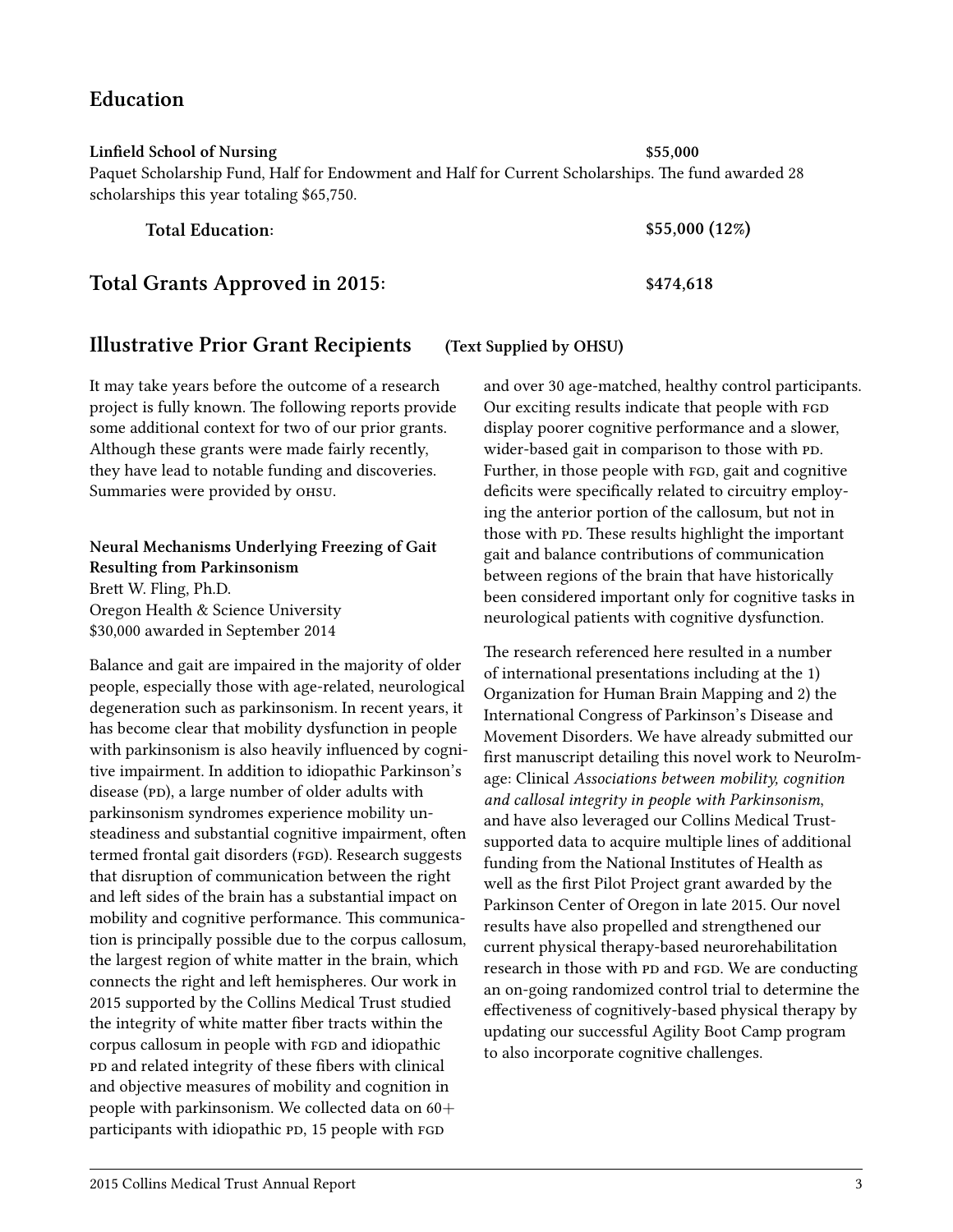**Defining the Frequency of Mutations in Genes Associated with Hematologic Malignancies in Healthy Older Female Subjects** Kim-Hien Dao, D.O., Ph.D. Oregon Health & Science University \$30,000 awarded in January 2015

The main objective of this project was to sample the frequency of clonal hematopoiesis (skewed blood production) and somatic mutations in blood cells of normal older women—these are known markers of increased risk for blood cancer (myelodysplasia and acute myeloid leukemia) and cardiovascular events including death. The successful completion of this project resulted in data needed to design the next study, which involves screening many thousands of women in Oregon using the same methodologies that

#### **Policies and Procedures**

The Collins Medical Trust was established in 1956 by Truman W. Collins as a tax-exempt charitable trust under the laws of the State of Oregon. It is recognized by the Internal Revenue Service as tax-exempt under Section 501(c)(3) of the Internal Revenue Code and has been classified as a private foundation under Section 509(a) of the Code. The Trust is directed by a Board of Trustees.

#### **Policies**

The Original Trust document states that monies from the Trust shall be used:

"To aid, further, promote, develop, encourage and sponsor research, experiment and work in the cause, cure and treatment of human disease or in any field of medical research, and

To aid, further and promote medical education."

With this statement as a guide, and having knowledge of the desires and concerns of the Trustor, Mr. Collins, and applicable laws, the Trustees over the ensuing years have established the following *general guidelines* under which grant requests are considered:

1. Disbursements are made only to organizations which have established their tax-exempt status with the U.S. Treasury Department and are operated exclusively for scientific and/or educational

were validated in this project. We confirmed what we expected. By using the *HUMARA* assay, we can enrich for those subjects carrying mutations in genes that drive blood cancer and cardiovascular events. We found a ~15% incidence of mutations in women displaying clonal hematopoiesis versus ~0% incidence of mutations in women without this feature. This level of enrichment will help us identify those subjects at high risk for these often fatal diseases. This project helped us design the next study (IRB protocol under review) with a long term goal towards establishing a first-of-a-kind, successful early detection and primary prevention strategy in blood cancer and cardiovascular events. We hope that our work will lead to a new paradigm in molecular testing and risk modification. With this data, we have secured additional federal and private grants to support our work.

#### purposes.

- 2. Preference is given to projects and programs conducted by qualified organizations within the State of Oregon.
- 3. Funds cannot be paid directly to or for the benefit of any specific individual. This does not preclude grants to qualified institutions for organized scholarship programs. Education is generally geared toward the education of health care professionals.
- 4. Grants for annual operating budgets or for deficit financing are not favored.
- 5. Disbursements are normally not made to "Private Foundations", as defined in the Internal Revenue Code.
- 6. The Trust will not support efforts to influence legislation or other political action.
- 7. In considering projects or programs involving substantial funds, the Trust prefers to participate with other donors and expects the applicant to seek additional support.

Preference is given to projects or proposals where the researcher/investigator is newly embarking on their research career and is clearly supported by their respective mentor(s).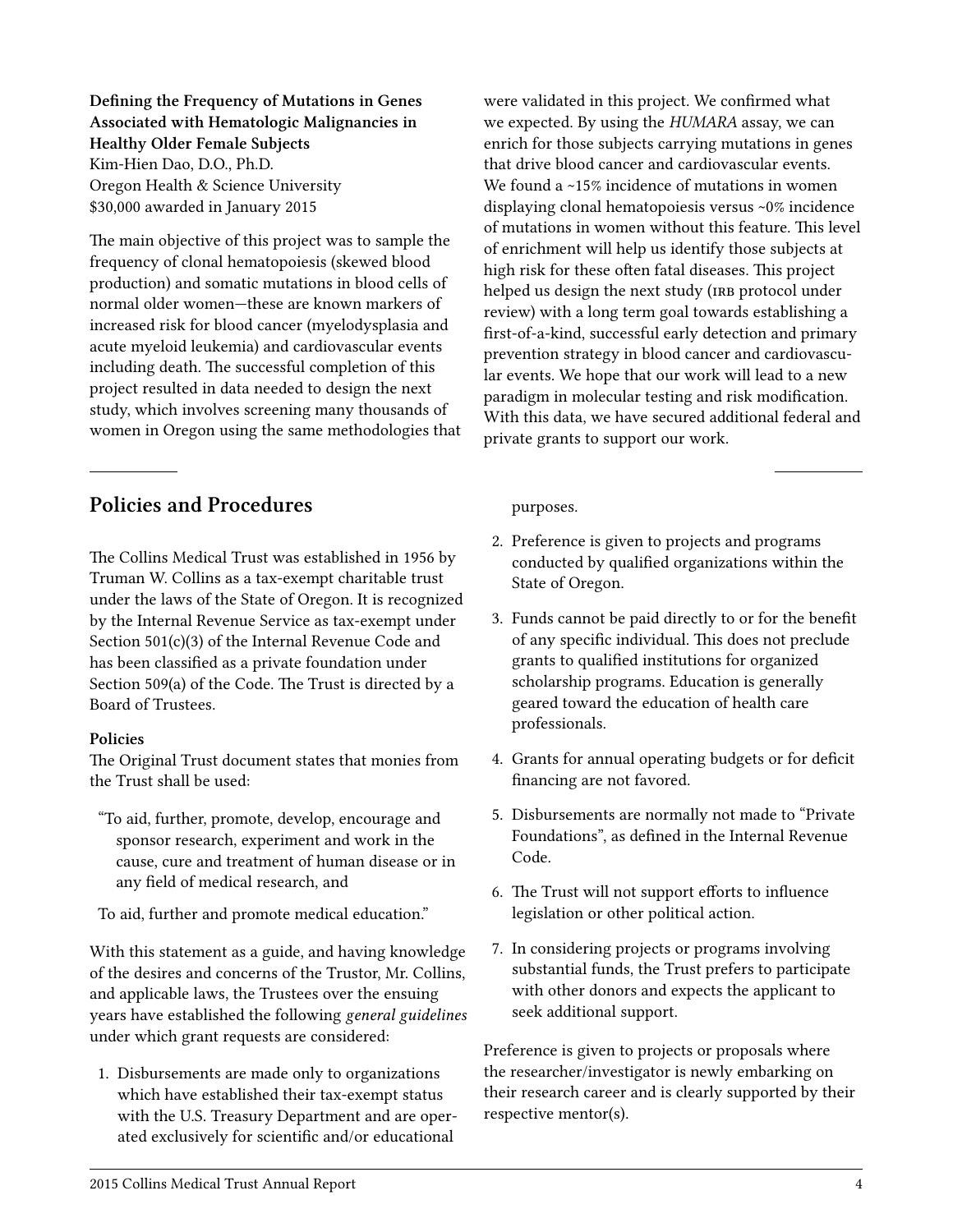#### **Submission Procedures**

Requests for information and applications for grants from the Collins Medical Trust should be presented in writing. Applications need not be formal and should include an Executive Summary suitably brief to present the necessary facts about the applying organization and the project for which the grant is being sought, supported by sufficient technical detail to present a clear picture of the project and expected outcomes. Project outcomes should be clearly articulated, along with an evaluation plan that will determine how successful the project was in attaining its objectives.

The application should include (If the Trustees believe further information is required, they may request an interview with a principal of the applicant and/or a visit to the applicant's facility):

- 1. The exact name of the organization or agency making application, and the specific date when requested funds will be required.
- 2. A copy of the letter from the Treasury Department of the United States which grants tax exempt status; also a statement that the applicant is classified as "Not a Private Foundation", as defined in the Internal Revenue Code.
- 3. The nature of the project for which funds are requested. Projects seeking funding for symposiums, seminars or conferences should contain details regarding course evaluations.
- 4. Curriculum vitae of the investigator(s). format is preferred.
- 5. Junior investigators should identify and provide evidence of an established mentor relationship as well as submit a letter of support from their primary mentor(s).
- 6. MD's should substantiate 'protected' time for research.
- 7. Bibliography supporting the project.
- 8. In research projects involving human subjects, the status of IRB approval should be included.
- 9. A budget for the proposed project.
- 10. Estimated total of funds required for the proposed project and the amount sought from the Collins Medical Trust.
- 11. Anticipated source of balance required in excess of funds requested from the Collins Medical Trust.
- 12. Other sources being approached for financial assistance for the project.

Electronic submission (preferred): via email to [nhelseth@collinsmedicaltrust.org](mailto:nhelseth@collinsmedicaltrust.org) (.pdf format preferred).

Hard copy submission: Submit the *original and 1 photocopy* of the proposal (including any supporting documentation). Mail to:

Nancy L. Helseth, Administrator Collins Medical Trust 29100 S.W. Town Center Loop, Suite 300 Wilsonville, OR 97070 (503) 826-5223 [nhelseth@collinsmedicaltrust.org](mailto:nhelseth@collinsmedicaltrust.org) [hp://www.collinsmedicaltrust.org/](http://www.collinsmedicaltrust.org/)

#### **Replies to Applications**

The Trustees meet *three times a year*, in January, May and September. Requests should be submitted by the *last business day of the month preceding* these months to receive timely consideration. It is not possible to react to emergency requests for crash programs. When an application has finally been acted upon by the Trustees, it will be accepted or rejected in writing sent to the mailing address of the applicant by the first week in the following month.

#### **Reports**

The organization receiving a grant from the **Collins Medical Trust** has a responsibility to report on the use of the funds granted. Unless otherwise indicated at the time disbursement is made, reports are requested to be made annually until the entire grant has been expended and the full impact of the grant is realized. These reports should cover not only progress, but also evaluate the results being achieved. Additionally, throughout the duration of the project, any substantial changes in scope, personnel, or funds that are re-directed from the original purpose, should be reported to the Administrator of the Collins Medical Trust for approval by the Trustees at their next regularly scheduled meeting. Lastly, the Collins Medical Trust appreciates acknowledgment, primarily in scientific publications, for their contribution in support of the project.